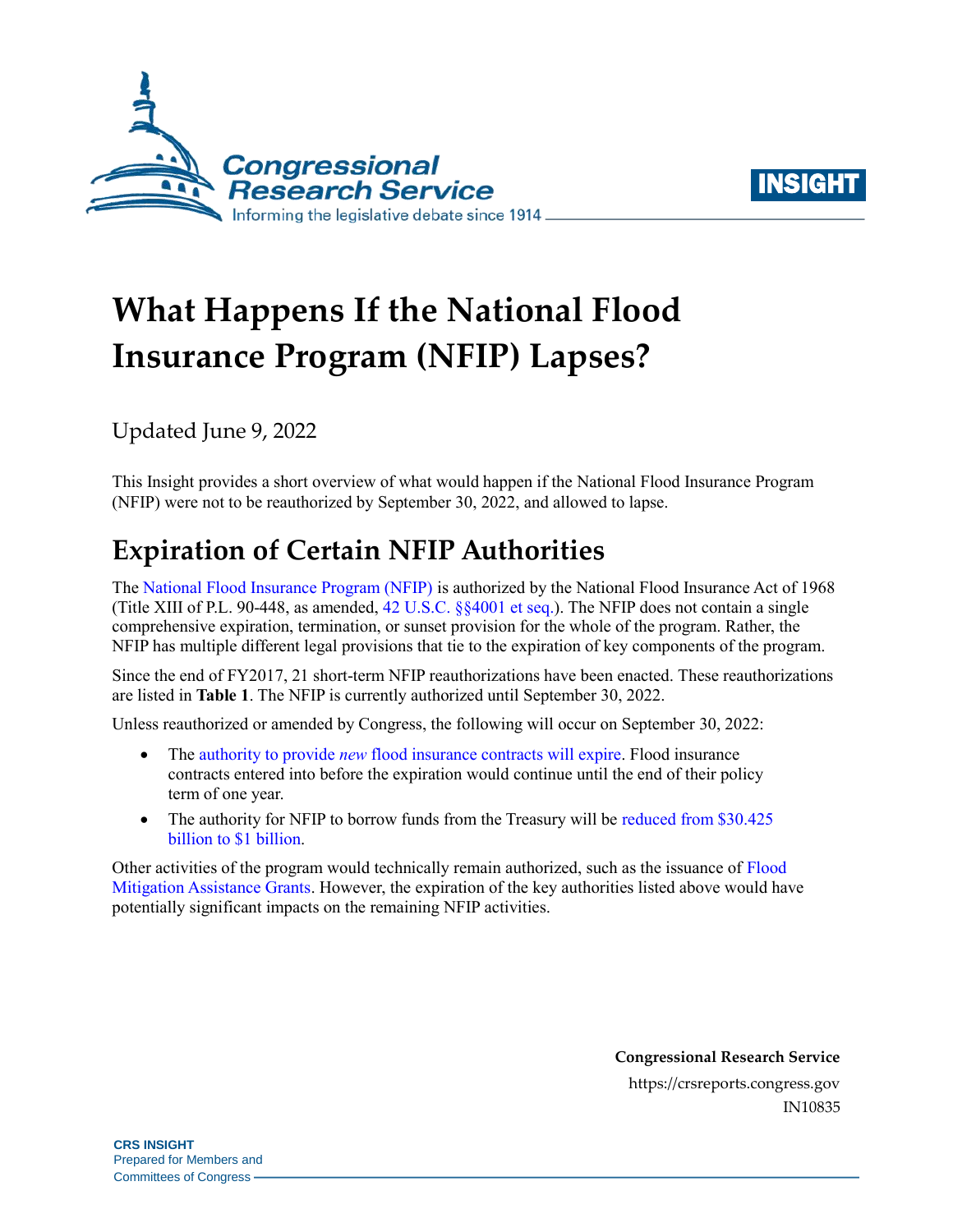<span id="page-1-0"></span>

| <b>Public Law</b>                           | Date To Which Authorization Was Extended |
|---------------------------------------------|------------------------------------------|
| P.L. 115-56                                 | December 8, 2017                         |
| P.L. 115-90                                 | December 22, 2017                        |
| P.L. 115-96                                 | January 19, 2018                         |
| NFIP lapsed January 20 to January 22, 2018  |                                          |
| P.L. 115-120                                | February 8, 2018                         |
| NFIP lapsed for 8 hours on February 9, 2018 |                                          |
| P.L. 115-123                                | March 23, 2018                           |
| P.L. 115-141                                | July 31, 2018                            |
| P.L. 115-225                                | November 30, 2018                        |
| P.L. 115-281                                | December 7, 2018                         |
| P.L. 115-298                                | December 21, 2018                        |
| P.L. 115-396                                | May 31, 2019                             |
| P.L. 116-19                                 | June 14, 2019                            |
| P.L. 116-20                                 | September 30, 2019                       |
| P.L. 116-59                                 | November 21, 2019                        |
| P.L. 116-69                                 | December 20, 2019                        |
| P.L. 116-94                                 | September 30, 2020                       |
| P.L. 116-159                                | September 30, 2021                       |
| P.L. 117-43                                 | December 3, 2021                         |
| P.L. 117-70                                 | February 18, 2022                        |
| P.L. 117-86                                 | March 11, 2022                           |
| P.L. 117-95                                 | March 15, 2022                           |
| P.L. 117-103                                | September 30, 2022                       |

**Table 1. Short-term Extensions of the NFIP Since End of FY2017**

**Source:** CRS analysis of legislation.

If there were to be a lapse in authorization on or after September 30, 2022, and the borrowing authority is reduced to \$1 billion, FEMA would continue to adjust and pay claims as premium dollars come into the [National Flood Insurance Fund](https://www.govinfo.gov/content/pkg/USCODE-2010-title42/pdf/USCODE-2010-title42-chap50-subchapI-sec4017.pdf) (NFIF) and [reserve fund.](https://www.gpo.gov/fdsys/pkg/USCODE-2016-title42/pdf/USCODE-2016-title42-chap50-subchapI-sec4017a.pdf) If the funds available to pay claims were to be depleted, claims would have to wait until sufficient premiums were received to pay them unless Congress were to appropriate supplemental funds to the NFIP to pay claims or increase the borrowing limit.

The NFIP is the primary source of flood insurance coverage for residential properties in the United States. The NFIP has nearly 5 [million flood insurance policies providing over \\$1.3 trillion](https://www.fema.gov/sites/default/files/documents/fema_fy-2021-q4-watermark.pdf) in coverage, with [22,534 communities in 56 states and jurisdictions participating.](https://www.fema.gov/sites/default/files/documents/fema_fy-2021-q4-watermark.pdf) The program collects about [\\$4.6 billion in](https://www.fema.gov/sites/default/files/documents/fema_fy-2021-q4-watermark.pdf)  [annual premium revenue and fees.](https://www.fema.gov/sites/default/files/documents/fema_fy-2021-q4-watermark.pdf)

The [cancellation of \\$16 billion of NFIP debt](https://crsreports.congress.gov/product/pdf/IN/IN10784) in November 2017 [\(P.L. 115-72\)](http://www.congress.gov/cgi-lis/bdquery/R?d115:FLD002:@1(115+72)) had no effect on NFIP authorization. Reauthorization of the NFIP has no impact on the introduction of [Risk Rating 2.0.](https://crsreports.congress.gov/product/pdf/R/R45999)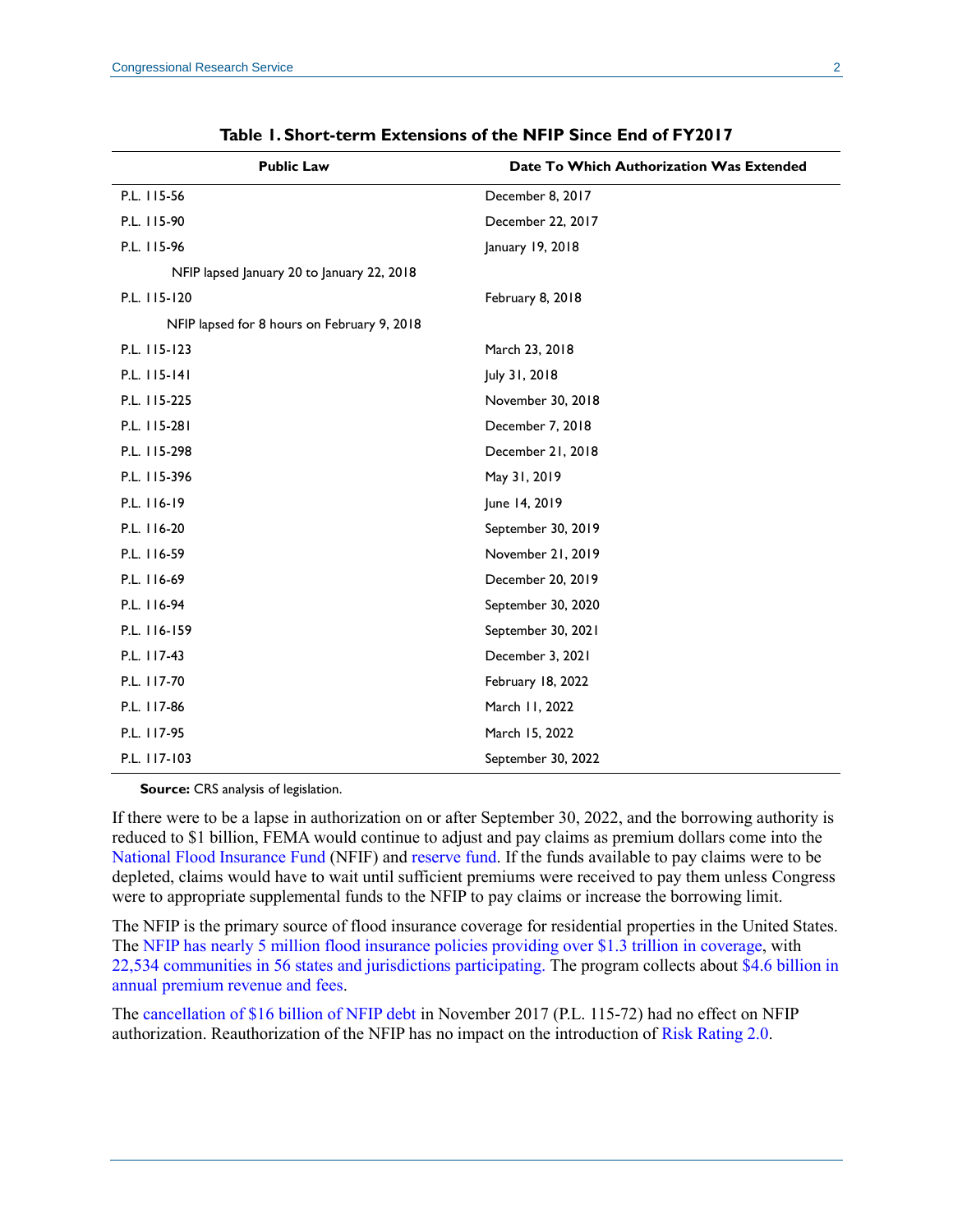## **The Mandatory Purchase Requirement**

The expiration of the NFIP's authority to provide new flood insurance contracts has potentially significant implications due to the [mandatory purchase requirement](https://www.fema.gov/node/404832) (MPR). By [law](https://www.govinfo.gov/content/pkg/USCODE-2019-title42/pdf/USCODE-2019-title42-chap50-subchapI-sec4012a.pdf) or regulation, federal agencies, federally regulated lending institutions, and government-sponsored enterprises must require certain property owners to purchase flood insurance as a condition of any mortgage that these entities make, guarantee, or purchase. Property owners, both residential and commercial, are required to purchase flood insurance if their property is identified as being in a [Special Flood Hazard Area](https://www.fema.gov/glossary/special-flood-hazard-area-sfha) (SFHA, which is equivalent to having an estimated 1% or greater risk of flooding every year) and is in a community that participates in the NFIP. Without available flood insurance, real estate transactions in an SFHA potentially would be significantly hampered.

In the Biggert-Waters Flood Insurance Reform Act of 2012 (Title II of [P.L. 112-141\)](http://www.congress.gov/cgi-lis/bdquery/R?d112:FLD002:@1(112+141)), Congress explicitly allowed federal agencies to accept private flood insurance to fulfill the MPR if th[e private flood insurance](https://www.govinfo.gov/content/pkg/USCODE-2019-title42/pdf/USCODE-2019-title42-chap50-subchapI-sec4012a.pdf)  [met the conditions defined in statute.](https://www.govinfo.gov/content/pkg/USCODE-2019-title42/pdf/USCODE-2019-title42-chap50-subchapI-sec4012a.pdf) Although the private flood insurance market is growing, the MPR is still generally met through NFIP coverage. FEMA does not enforce the MPR, but lenders must continue their regulatory requirements during a lapse, including MPR enforcement.

### **Past Lapses of the NFIP**

The NFIP was extended 17 times between 2008 and 2012, and lapsed 4 times: March 1 to March 2, 2010; March 29 to April 15, 2010; June 1 to July 2, 2010; and October 1 to October 5, 2011. In most cases when the NFIP lapsed, [Congress reauthorized the NFIP retroactively.](https://nfipservices.floodsmart.gov/sites/default/files/w-11084.pdf) In 2018, [P.L. 115-120](http://www.congress.gov/cgi-lis/bdquery/R?d115:FLD002:@1(115+120)) also authorized FEMA to honor all policy-related transactions accepted during the NFIP lapse. During these NFIP lapses, the FDIC issued [guidance to lending institutions,](https://www.fdic.gov/news/news/financial/2010/fil10023.html) and the Federal Reserve also issued [informal guidance](https://www.federalreserve.gov/boarddocs/caletters/2010/1003/10-3-attachment.pdf)  [to lenders.](https://www.federalreserve.gov/boarddocs/caletters/2010/1003/10-3-attachment.pdf) In addition, [FEMA provided guidance](https://nfipservices.floodsmart.gov/sites/default/files/w-10036.pdf) for th[e Write-Your-Own \(WYO\) Program,](https://nfipservices.floodsmart.gov/write-your-own-program) where private insurance companies are paid to write and service NFIP policies.

In past NFIP lapses, borrowers were not able to obtain flood insurance to close, renew, or increase loans secured by property in an SFHA until the NFIP was reauthorized. During the lapse in June 2010, estimates suggest [over 1,400 home sale closings were canceled or delayed each day,](http://www.tandfonline.com/doi/abs/10.1080/10406026.2012.730931) representing over 40,000 sales per month. These figures applied to residential properties, but commercial properties were also affected by the NFIP lapse. In addition, [the largest WYO insurer left the NFIP in 2011,](http://www.gao.gov/products/GAO-11-297) reportedly because of the administrative burden associated with very short-term reauthorizations and lapses in authorization. Although no detailed analysis of the NFIP lapses in 2010 and 2011 has been undertaken, the economic impact could have been broader than the reported effects on the domestic real estate market.

#### **Author Information**

Diane P. Horn Analyst in Flood Insurance and Emergency Management